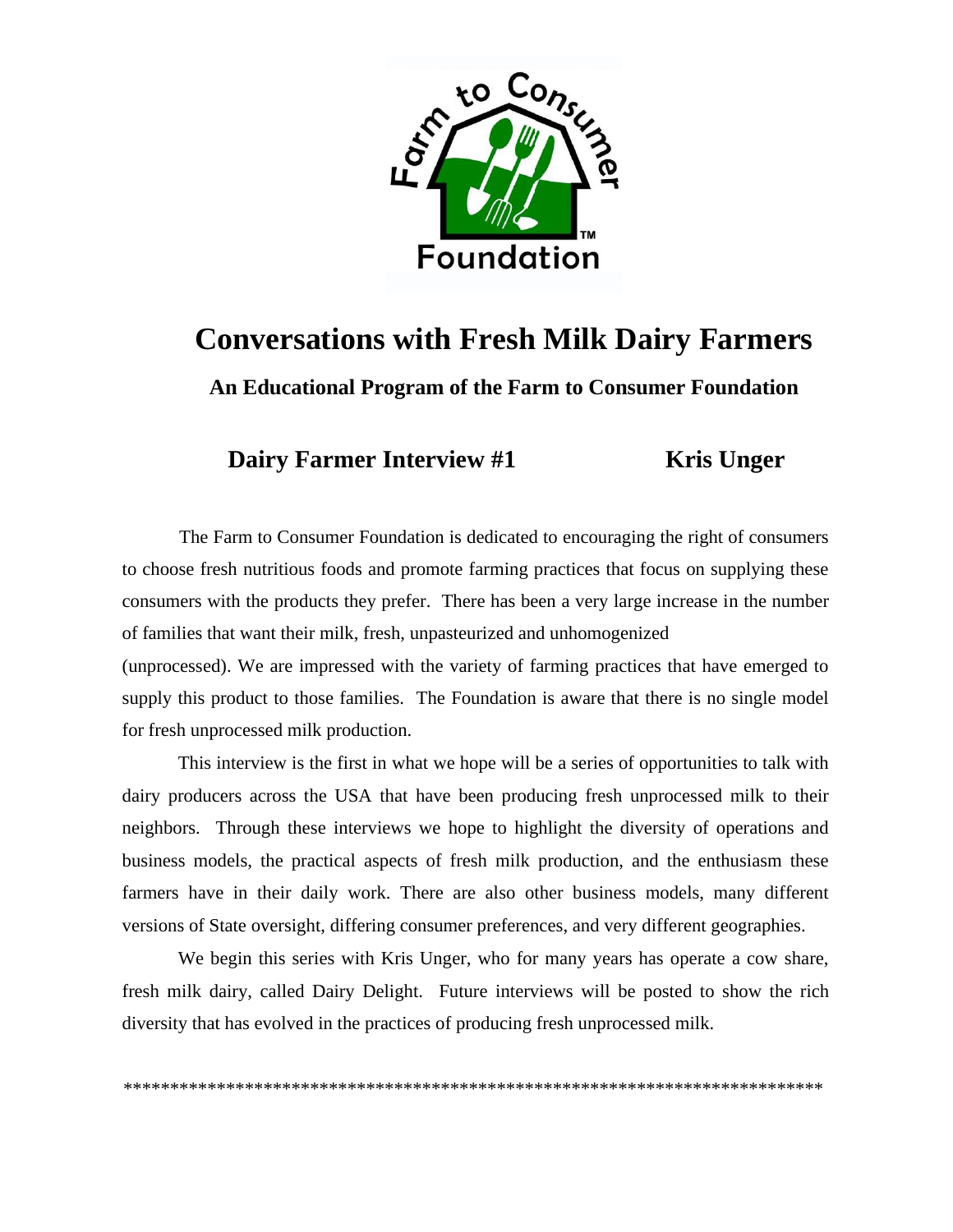FTCF: It is good to talk with you Kris. Let's start.

Where is your dairy located?

KRIS UNGER: I am in Howell, Michigan, west of Detroit; east of Lansing; north of Ann Arbor; and south of Flint.

FTCF: How many milking cows do you have?

KRIS UNGER: Currently, there are 23 whose milk is going in the milk tank. Another seven are dry at the moment. Total herd on the farm, including calves, heifers, and dry cows, is 47.

FTCF: Are they on pasture?

KRIS UNGER: They are on pasture from the time grass is up in the spring until I don't have any that is easily grazed. The only ones that are ever in the barn are the young milk calves that are still being bottle fed. They go outside to pasture as soon as they learn to get their milk from a barrel feeder.

FTCF: How much pasture land do you have that the herd can use?

- KRIS UNGER: About 90 acres total.
- FTCF: Do you have a pattern for how you move cows around to the various pastures? KRIS UNGER: Not really, they move to whichever pasture is ready. There's usually a couple of pastures that they get to first and a couple that I try to harvest at least a first and sometimes a second cutting [of hay], because the cows can't keep up with the Spring growth. So those fields typically come off as hay and end up in the pasture rotation later.

FTCF: And the whole herd goes together?

KRIS UNGER: No, we have three groups right now: First, the milk cows; they get first choice of everything. The second group is the dry cows and heifers, which either come behind the milk cows, or they've got their own section that I leave them in. The third group is the elementary kids, the young ones, the young stocks. There are essentially three pastures that I try to rotate them through.

FTCF: What do you do to manage your pasture other than shifting the cows around them?

KRIS UNGER: I don't do as good a job as I would like. For instance, the field they're in right now, it's the first time they've gone through it this year. Everything's grown so fast, it's now two - three-foot tall, but the grass is starting to seed out, so they don't want it and they're trampling it a lot. I should probably mow it for hay and feed it to them that way. As far as maintaining pastures, I do a lot of brush hogging, probably not as much as I should, because the older the grass gets, the less the cows like it. So, I knock down what they're not eating, and the cows can go through and eat up the fresh stuff.

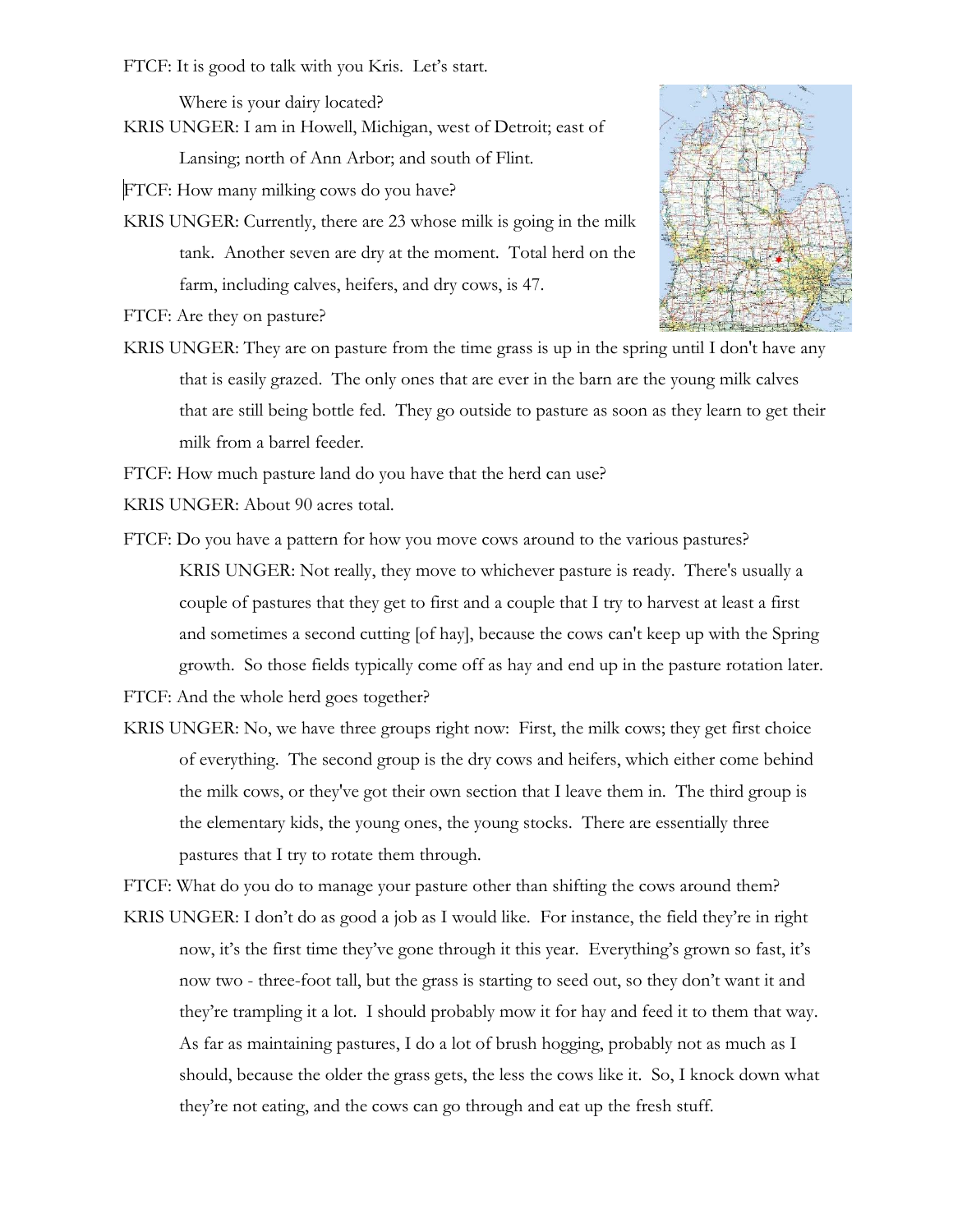- KRIS UNGER: I do not pack my cows full of any concentrate. Anything that they eat in the summer is pasture; in the winter it's hay or bailage. When they come into the milk barn, they get some dried molasses. And that's it. They do have free-choice minerals and freechoice salt in the fields. I also have free-choice kelp available for them. I've been using Agri-Dynamics for the minerals. This supplier has five different blends. In my opinion, cows have the ability to say, "This is what I need." And it's been interesting which of those five mineral blends or the amount of kelp that they eat, depending on which pasture they're in. It varies. A cow knows—just leave her alone and let her be a cow. Quit trying to make her into something she's not.
- FTCF: In Michigan, you obviously have winters, and it gets cold and sometimes there is snow and other bad weather. What do you do for feed in the winter?
- KRIS UNGER: In the winter my dry cows, heifers, and young stock get the hay I put up. It's good for them; but it's not milk-making hay. So, I end up buying most of the hay for the milking cows in the dead of winter. I have a friend that does a great job of finding bailage for me. Bailage does wonders compared to dry hay, so I do end up spending extra money on winter feed for the milk cows. They are fed outside with round bail feeders. Every time I feed, I move the feeders, so the cows are not standing in the same place. That way they move the manure throughout the pasture. I do have two lots that are pretty much winter lots. I have made windbreaks out of stacks of old hay bales or straw, so they've got a windbreak on the north and the west sides. This also serves as bedding; it works well for them. Most of the time, they don't use the shelters, but if it's really windy then they'll use the windbreaks. If it snows a lot, they do just fine. In 21 years, I've only had two frozen teats; we used DMSO on them and didn't lose either teat.

FTCF: How do the cows get water?

KRIS UNGER: I have a water trough near the milk barn, because I usually keep the milk cows pretty close to the barn in the winter. The water supply has an all-season, automatic waterer. Quite often, on cold mornings, I have to go out and pour a bucket of hot water on it to thaw the surface ice, so the cows can get to it. Then they're fine the rest of the day. In the second winter pasture, I have a big water trough and a hydrant out in the field, and I run a hose to it. You have to turn on the hose every time it needs filling. It's about a three-hundred-gallon tank. I used to run an electrical extension cord and heater out there to keep that open, but I quit doing that. Now, I just keep a hammer and pitchfork handy, and if there's ice on the top, I break it, pitch out the ice, fill it back up, and they're fine all through the day.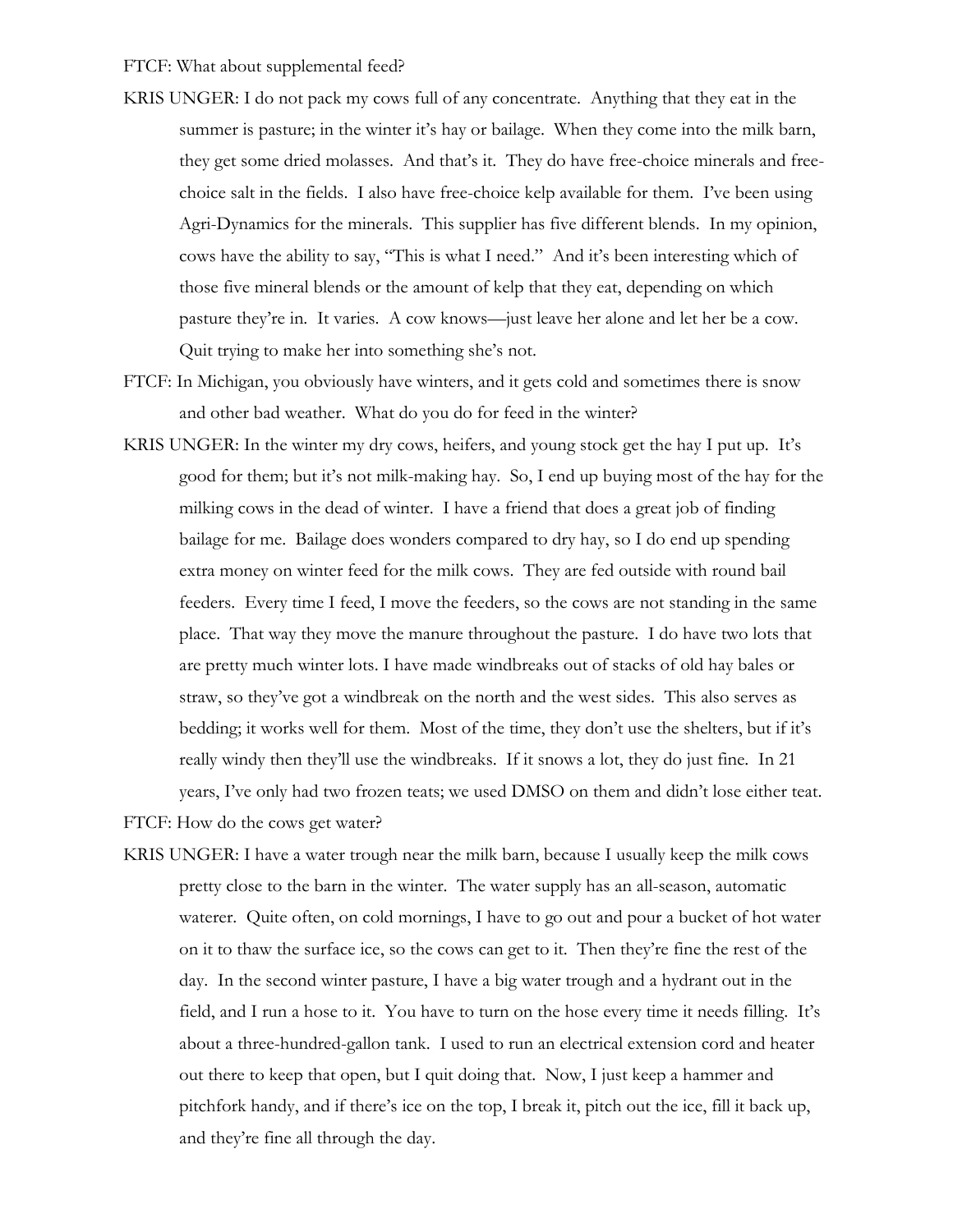FTCF: How do the cows get water in the summertime?

- KRIS UNGER: For summertime I've got a black poly pipe that runs above the ground through the entire farm with movable inserts that you plug in, so you can have an instant water supply. That has been wonderful. I do have to drain that system before winter and each spring when you hook the water back up. I do end up driving around, checking for splits in the poly pipe. Any splits are easy to fix—you just cut out the damaged section, replace it with an insert and a few hose clamps, and you're up and going. So, that's been great. I used to do water in a thousand-gallon tank, on a wagon. It was really scary when going down a hill. That's a lot of water behind you! But the poly pipe is absolutely wonderful. You can plug into the pipe anywhere you want, stick in as many plugs as you want, and move your water supply each time you move the cows across the pasture.
- FTCF: Do you have a well with a pump?
- KRIS UNGER: It's actually just the well that we use for the house, so it's only a half-horsepower motor. I am amazed how well that pump has done. We probably have at least two miles of pipeline running through the farm, and that single well and pump seems to do it all just fine.
- FTCF: One of the other things about your property is that it is fairly hilly, and there are a lot of wood lots.
- KRIS UNGER: Woods, swamp, and hills. The only problem I have with hills is cows lying down on them the wrong way, with their body downhill and their feet uphill. Sometimes they can't get up. Probably 90% of the deaths we have had here have been the result of cows lying down wrong. If they can't get up and I don't find them until the next morning milking time, they bloat and end up dying. If I find them in time, I can just put a halter on them and give a little tug on the head. Once in a while I have to go out with the tractor and give them a boost, just to get them on their feet, and then they're fine.
- FTCF: Let's talk about milking. How often do you milk?
- KRIS UNGER: Twice a day, seven days a week. Usually, I milk around 8 a.m. and 8 p.m. I'm a night person, not a four a.m. person. With this schedule, you can get your kids off to school in the morning before milking and doing chores. I liked having time when the kids would come home to have dinner, do homework, and other family things. And then, when they're off to bed, you go out and milk again. So, you really can set milking around your own schedule.

FTCF: Do you use electric fences?

KRIS UNGER: Yes, definitely. We use a high-tensile wire perimeter and try to keep three strands on the perimeter. We say, "Good fences make good neighbors." I also use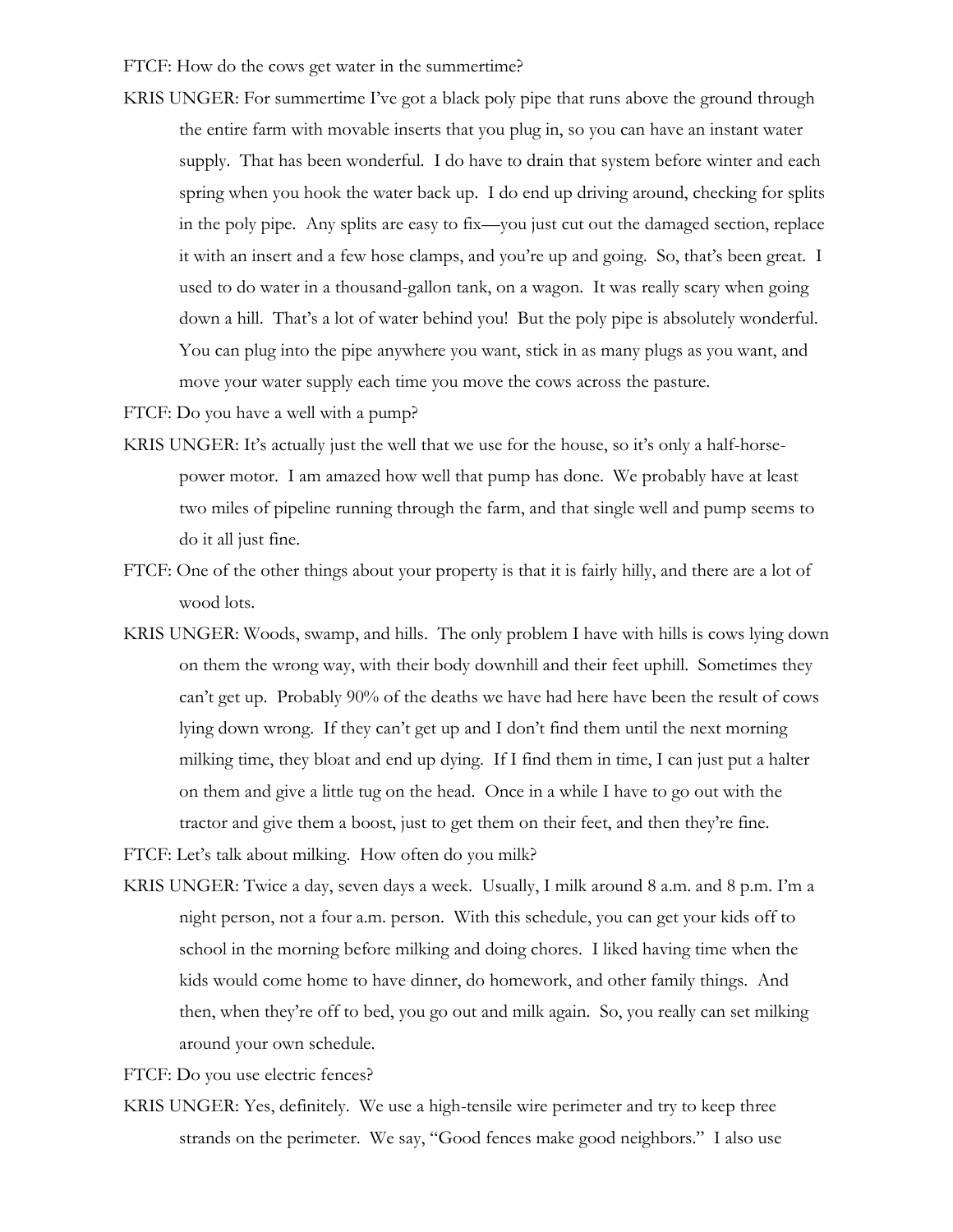electric fencing for splitting up pastures. I think my largest pasture is probably ten acres, but that's split into two fives, down the middle, with a high-tensile wire. What I learned over time was to use a portable, poly electric wire in the five-acre pastures to make a lane next to the wire that splits the field, all the way to the back end, and then across the back. This makes it that the cows have that back section to feed on first. Then, when I go out for the next milking and push the cows down the lane—make sure you lock them out so that they don't come back!—I just have to pick up that back wire, and move it up enough for another twelve hours of feeding. It makes it real easy and fast: I can give them twelve hours of feeding with ten minutes' work with the wires. When they return to that field after milking, they just march back across the field; spreading their manure and eat as they



go.

FTCF: How do you get the cows from the pasture to where they're going to be milked?

KRIS UNGER: They are pretty good about responding to my whistle. That will get them coming. Sometimes they are waiting for me. But other times I need to go out to the pasture for them. I either walk or drive out and get them moving down the lane. We lock the gates behind them in the lane to keep them going the right way. And while I am out there, I can move the hot wires for the pasture rotation.

FTCF: Describe your milking parlor.

KRIS UNGER: I have what's called a flat parlor. When we started dairying, neither my husband nor I had ever milked a cow before. My husband had the idea of doing a seasonal dairy.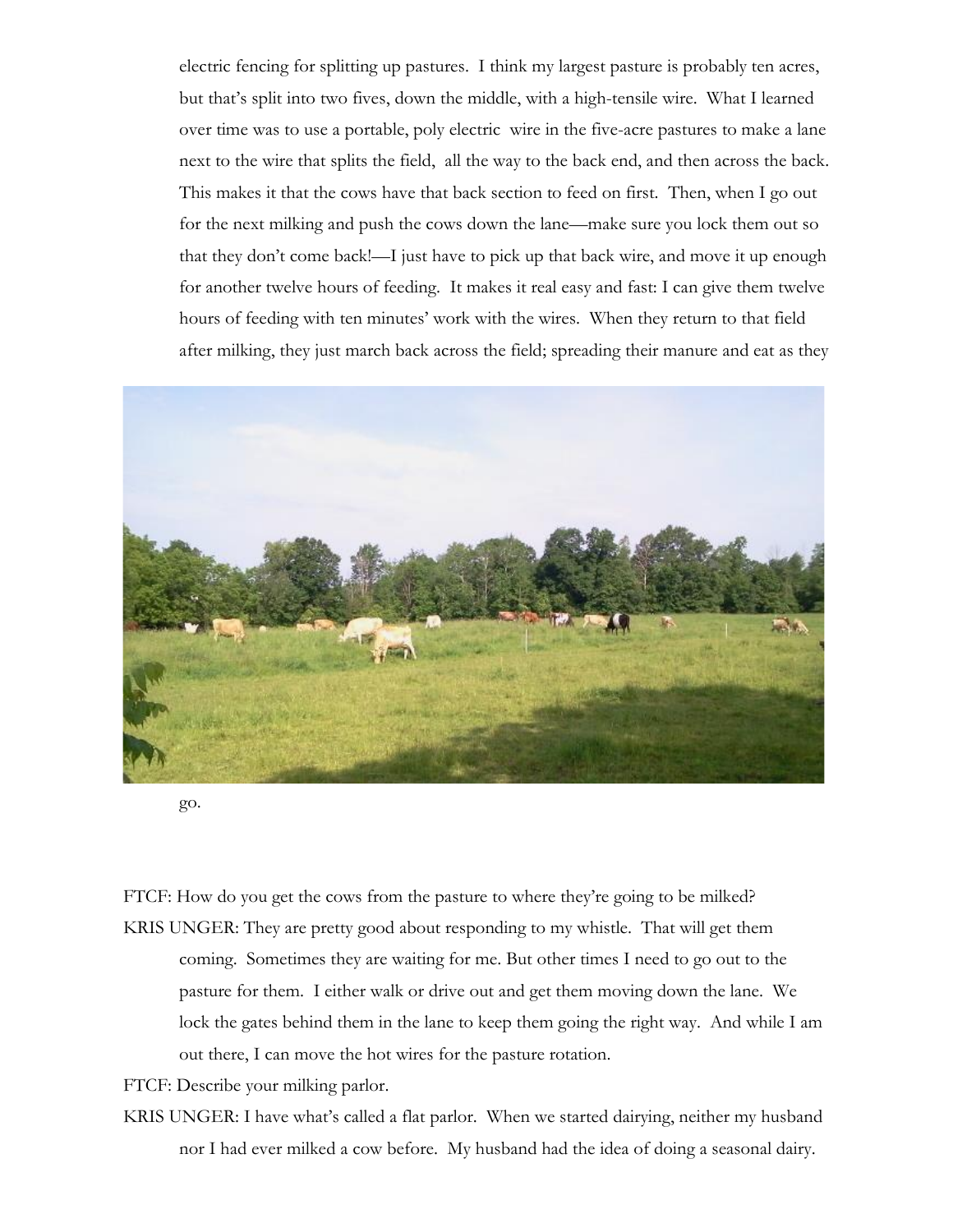We built the barn with the intention that, if in five years we realized we didn't want to continue dairy farming, we would have some other use for this building. We built a 25 by-50-foot concrete block barn. It's split into three sections: one is half of the barn; the other half of the barn is split in two. We used garage doors so we could use it for a garage in the future. The milking parlor takes up half of the building/barn, and the cows come in through a big double door. We have four stanchions on each side. I have a closed pipeline system for the milk. When we started there were a lot of dairies going out of business, and we were able to pick up a lot of good used equipment. I think the only thing we bought new were the stanchions. I have two milkers on each side. The pipeline does its own self-cleaning. After milking I always rinse the pipeline first with five gallons of water, just to get the extra milk out and down the drain. After milking I bring the milkers into the milk room, put them in the stainless-steel sink, and the pipeline system does its whole automatic wash and acid bath. And then, before the next milking, I run a sanitizer through the whole system.

- FTCF: Let's get back into the history. You started out working seasonally, shipping milk to a commercial dairy processor.
- KRIS UNGER: Right. In the beginning we were shipping milk, not doing any business with consumers.

FTCF: How many cows did you have when you were shipping?

KRIS UNGER: Tops was about 45. And then they were seasonal. That means that they were all milking at the same time, which was nice because, as the farmer, you got January, February, and part of March off. And you had all your babies at once.

FTCF: How did you get started with fresh, unprocessed milk?

KRIS UNGER: I had gone to one of the grazing conferences, and I met a dairy gal that was looking into cowshares. About that same time, the Michigan State Department of Agriculture had stopped a dairy farmer who was transporting fresh unprocessed milk to distribution sites for consumers. That ticked me off. Here's a guy trying to make a living. People have a right to drink what they want to drink; and our state police had a sting operation, wasting our taxpayer dollars over milk. And it ticked me off to the point that that was my tipping point. And I thought, "You thought you just got rid of one farmer, well you just created a new one."

We were seasonal at the time, so in January I would usually get rid of all the cows that weren't born in our seasonal window. When I decided to do cowshares, I kept those girls for a separate, fresh milk operation.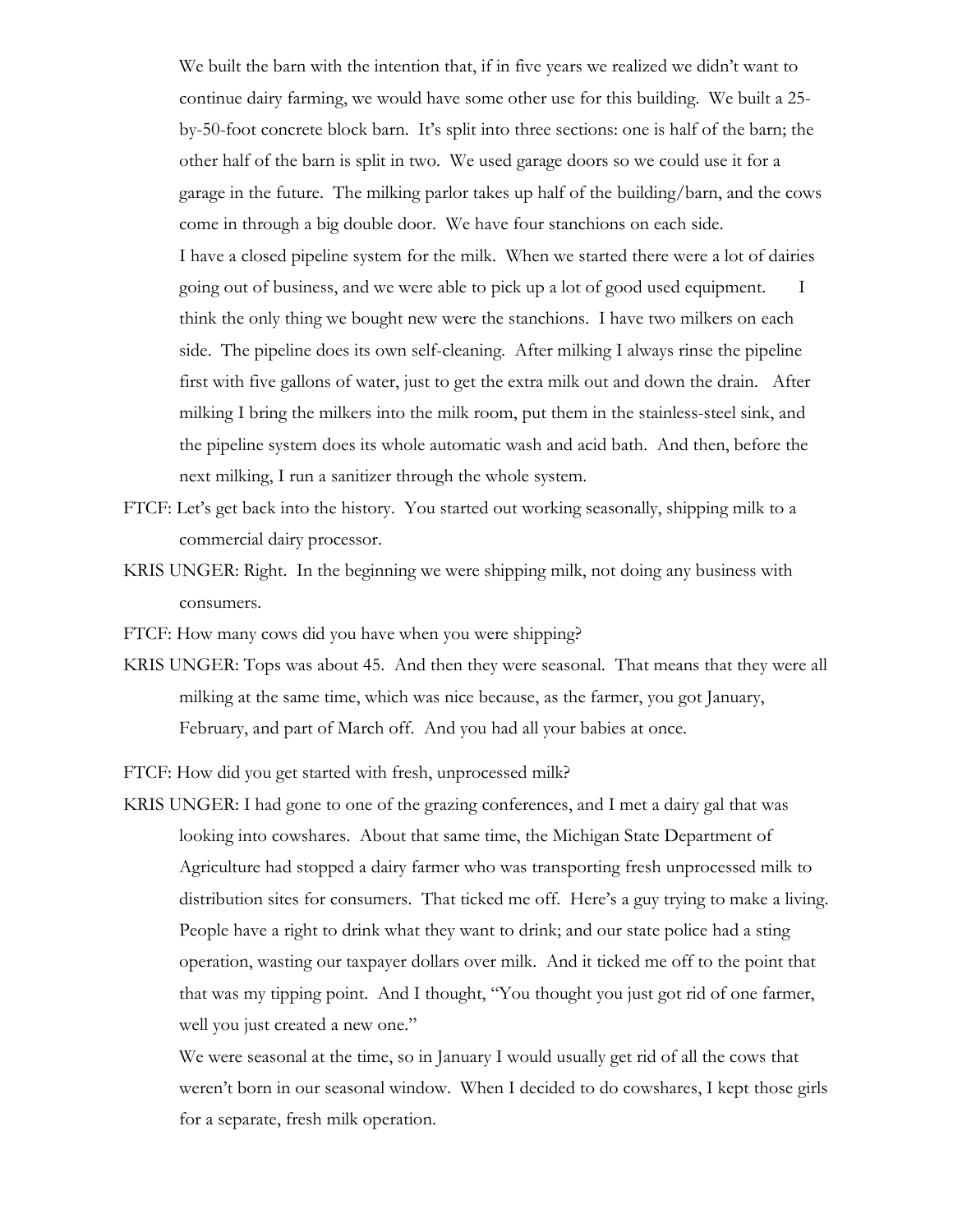FTCF: How long did you overlap?

KRIS UNGER: Pretty much zero, because Michigan Milk Producers (where I was shipping my milk) found out what I was doing and told me they would no longer accept any of my milk. I believe our state milk inspector told them. I was up-front with the milk inspector and told him what I was wanting to do. And his attitude was, "You can't do that. You know, you can't be doing raw milk; you can't be drinking that." And I responded to him, "Well, yeah you can." And so I told him everything I knew at that time, and his comment was, "Wow, you should be a spokesperson for raw milk." I think he probably got word to Michigan Milk Producers. Their rep came out and said, "Well, you're in violation of your contract, and you're done." Which in a way was fine, because it pushed me further into cowshares. Had they let me just be a small supplier of fresh milk to consumers on the side, I never would have been aggressive about it. But, when you take away the rest of my income, well, then I'm going to go find customers.

So, for me it worked out that we sold the extra (seasonal) cows to help with immediate financial support, and my husband was working full-time off the farm, so we did still have an income. And that's what started us.

FTCF: How did you decide to do cowshares as opposed to any other way of doing raw milk? KRIS UNGER: Well, in Michigan, selling milk that is not pasteurized was illegal; still is.

However, the law states that if you own cows, it's your own milk. So, we chose to be legal. That's what got us into cowshares. Chuck Oliver had a cowshare operation over in Lapeer, Michigan. He was the farmer that spearheaded cowshares in the state of Michigan. When he started, the government wanted to close his dairy down. He took them to court. He fought hard for the right to run his way of business. I went over one day and visited with him. He gave me a copy of his cowshare contract. He called it "Cow Boarding."

At that time, another dairy family in the area was also doing cowshares, and their lawyer had prepared a contract for them to use. So it was already happening in the state. We decided to run our diary that same way.

FTCF: What kind of problems did you have making the transition from shipping to cowshares? KRIS UNGER: Probably the biggest one was finding a smaller bulk tank, and—it was January or February—remodeling the milk room [for consumers] at that time of year, with doors wide open and freezing temperatures, was difficult.

FTCF: How did the first families learn about Dairy Delight?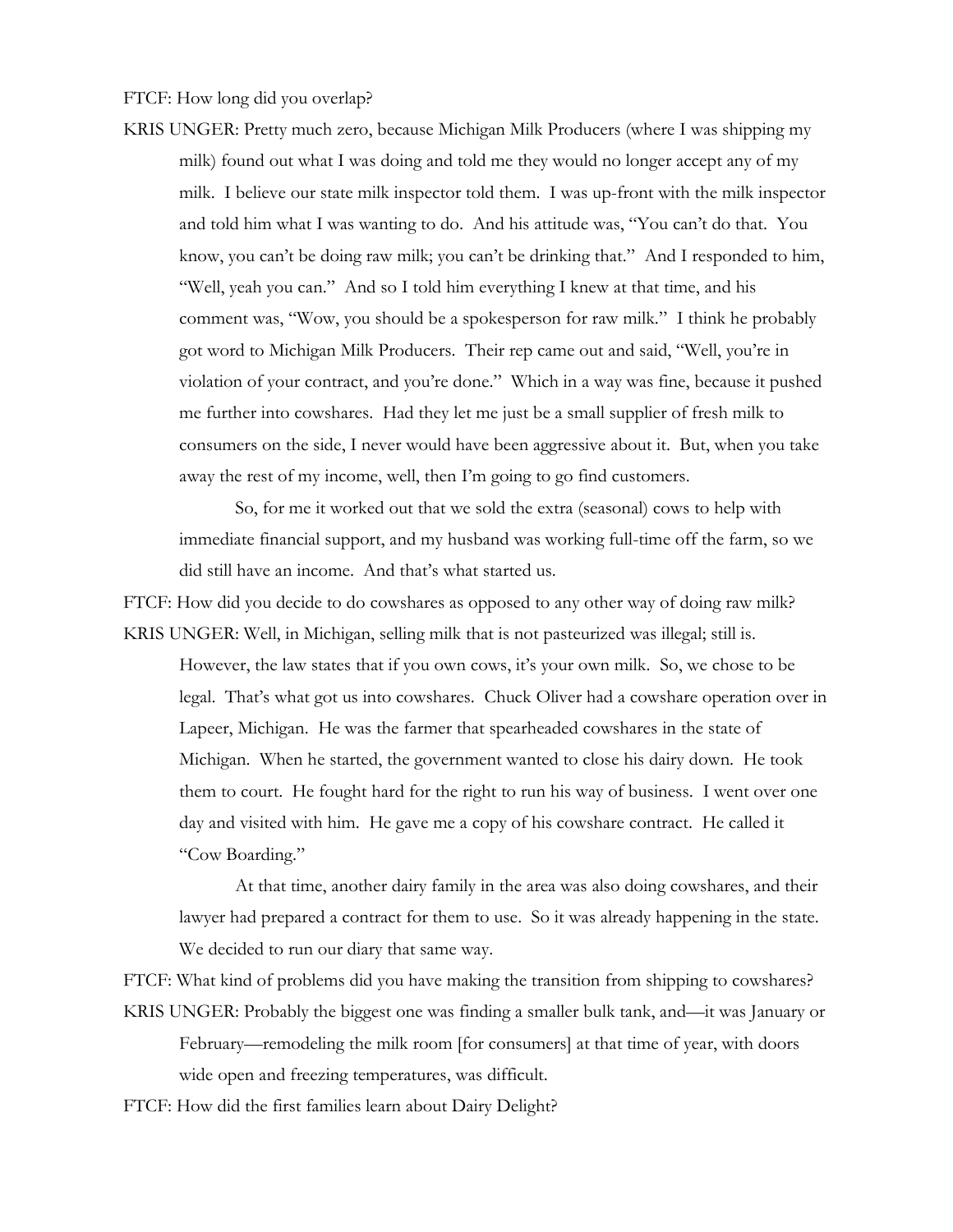KRIS UNGER: I made up a few little printed notices and hung them in a few of the local health food places. Nearby, in Argentine, the Westwind Mill grind their own organic grain and sell it in a small retail operation. I hung one of the notices there. I think that's where the first customer came from. Since then, it has all been word-of-mouth or the RealMlk.com website. I now have a website, and I do get quite a few phone calls with people saying, "I saw your website." But the vast majority is through word-of-mouth. I've never run ads, never paid for advertising. I haven't had to. Again, if this was my only income, then I probably would have done things differently.

In the beginning we didn't have a lot of customers. And I have to tell you, my very first customer (she's still with me) was so excited. I can still remember her. And after she agreed to get our milk, my dad and I looked at each other, thinking, "Oooh boy! What did we just get ourselves into?"

FTCF: So, at the beginning, how many cows were there?

KRIS UNGER: After the first year, I had enough shareholders to support probably four or five cows.

FTCF: And how many do you have now—how many shares do you have and how many families?

- KRIS UNGER: Family-wise, we float between about 260 and 280. The number of shares tends to increase over time, because when a family leaves, they usually sell their shares or pass them on for free as a blessing to the next person, and people also buy new shares.
- FTCF: Now that you are providing your shareholders with the milk, how does your milking system work?
- KRIS UNGER: When I started cow shares, I needed a smaller bulk tank. Finding the little tanks was hard at that time; a lot of people had bought them up. But I was able to find one for about \$200. I really lucked out. We put this smaller tank up on stilts, so that people getting their milk don't have to be down on the floor trying to fill their bottles. That has worked great. Milk goes straight from the cows into the bulk tank through a sock filter. The bulk tank chills it. I have it set at 33 degrees F. It has its own beater bar, on a timer, to keep the cream stirred in. There's a nice, easy spout for people to get their milk. I put a little stool there so they can set their bottles on it. It works great.

It's cowshare owners' responsibility to bring clean bottles to fill with their milk. In the beginning, there were a few people that I just took their bottles when I saw them and cleaned them for them. I could see that they were really dirty. But in the last four or five years, I'd say there's not been a problem with dirty bottles at all.

FTCF: Are there materials, other than the contract, that you routinely give to shareholders?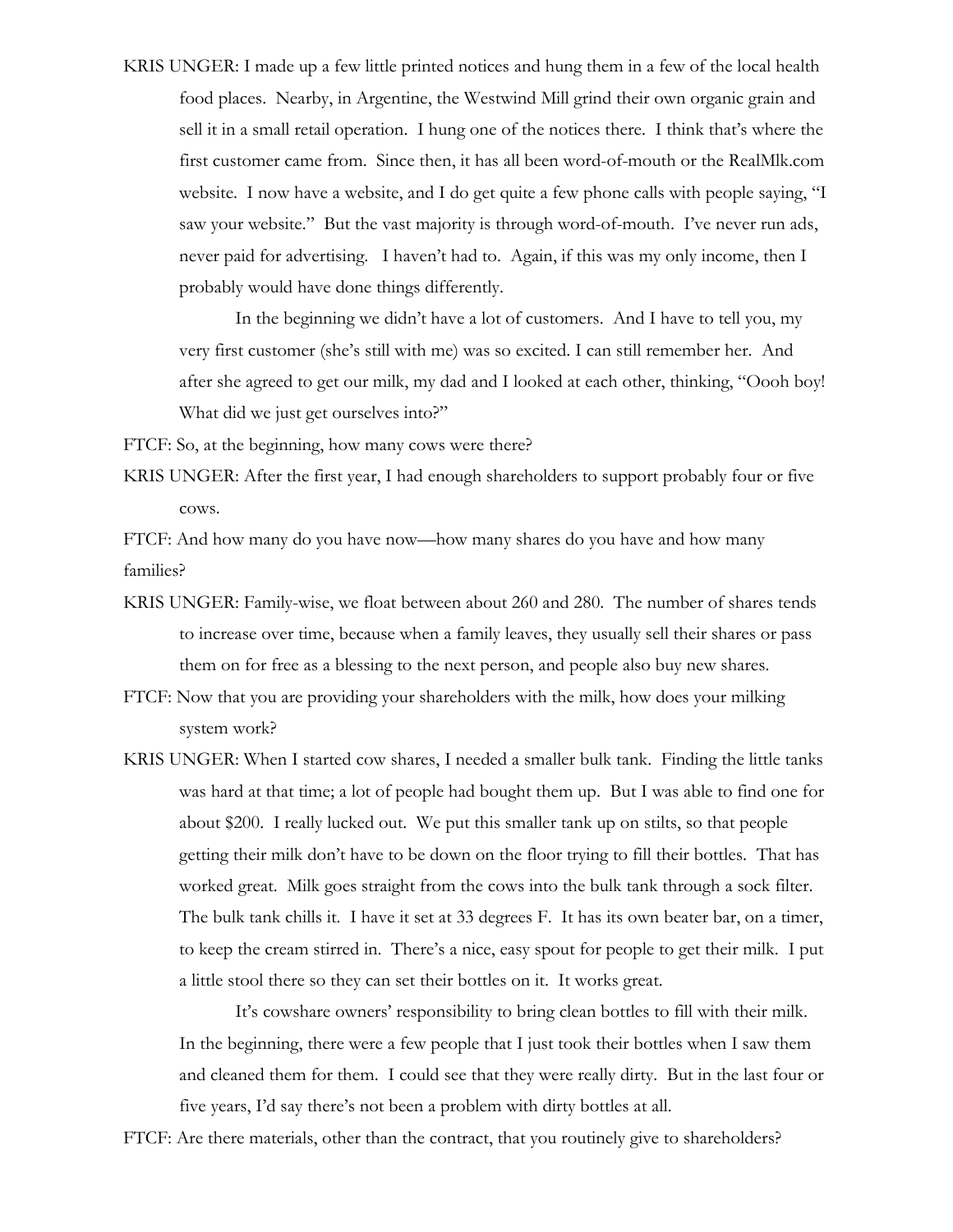KRIS UNGER: I give everybody one of the booklets, **Caring for Fresh Milk** by Peggy Beals. I tell them there's probably more information in here than you'll ever want, but it's good information. I keep a supply of that booklet in the barn.

FTCF: Let's talk about the way the families actually get their milk. Do they come to the farm?

KRIS UNGER: They come to the farm. I don't offer any deliveries. I don't have time for it. I also like to know my customers. So, they have a day of the week that's their day to come pick up their milk, any time from eight in the morning until eight in the evening. They fill their own bottles from the bulk tank, not a very hard process at all. I spread them out through the week; seven days a week. If someone wants to switch their day to pick up, they just need to double check with me that I don't have a whole bunch of other people on the same day.



On their pick-up day, cowshare owners bring their bottles to fill from the bulk tank. There's a sign posted on the tank with instructions. It says, "wash your hands; rinse the spout; get your milk; take the spout off; rinse it again; sign the sign-in sheet so I know you were here; if you're paying your boarding fee, write it down there." I have a bottle of hydrogen peroxide water right beside the bulk tank, so that if people do want to spray everything down with it, they can. I just ask them to rinse the hydrogen peroxide off before dispensing their milk, because any left on surfaces may kill the good bacteria too. Some people bring their own soap, their own scrubbing brushes, their own whatever, and that's just fine. The minimum requirements are: Wash your hands; rinse the spout; clean up after yourself.

FTCF: Do cowshare owners receive a set amount of milk?

KRIS UNGER: I produce by the share, and a share is a gallon of milk a week. People can purchase as many shares as they want. I just say to them, "The more cow you own, the more milk you will have."

FTCF: What kind of range do you have as to how much milk a family gets each a week?

KRIS UNGER: We do offer half shares, so a half a gallon a week is the smallest amount, and my top person is getting eight gallons a week. My average is probably 2.4 gallons a week per family.

Most people pick up their milk weekly, but I do have a few biweekly people (once every two weeks). They get twice their amount of milk each time they come. That's a little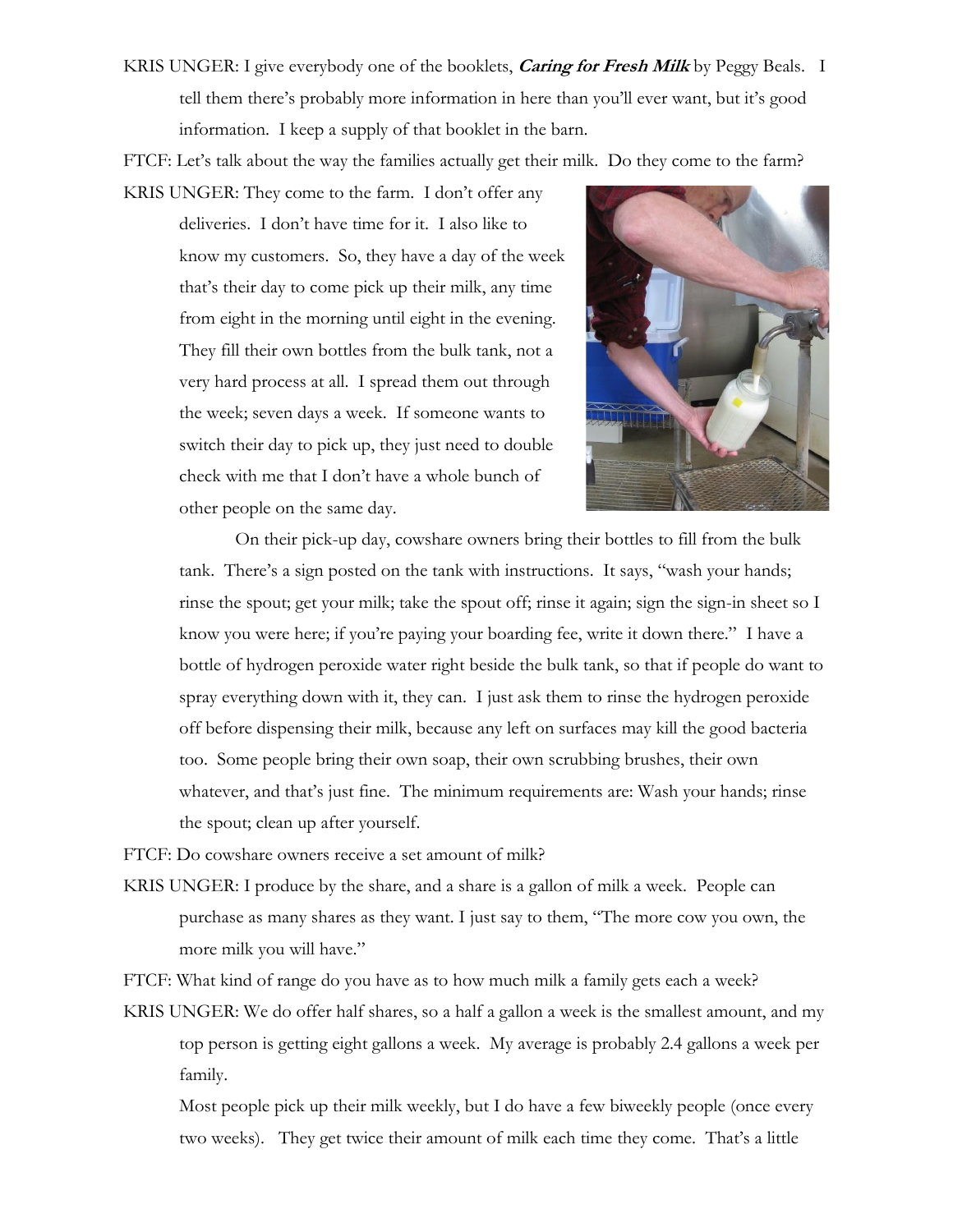rougher on me, because now I need to have more milk on those weeks. I try to rotate these shareholders, or make sure they're opposite other biweekly people, so one week somebody's getting their two weeks of milk, and the next week somebody else is getting theirs. I do not have any that are monthly.

FTCF: The scheduling for all this sounds reasonably complex.

- KRIS UNGER: Yeah, it can be, but we can usually work it out. I try to remind people, "I'm not Kroger. We don't have an endless supply of milk. There's only so much the cows provide." I once had somebody say, "I won't be able to pick up my milk because I'm supposed to go 90 days without milk." She didn't want to pay her boarding for that time. My reply was, "No, I'm still taking care of your cows." "Well, maybe," I think she said, "maybe just take the milker off sooner." Unfortunately, it doesn't work that way. I can't go to the parlor and say, "Okay, girls! Make one less gallon this week."
- FTCF: We know that cows don't produce exactly the same amount of milk all year round, so how do you manage when you've got more milk, and how do you manage when you've got less?
- KRIS UNGER: I kept my old, large bulk tank from when I was shipping milk. When I clean the smaller tank, I can put any extra milk in there, and then I have it for calves, or chickens, or pigs, or turkeys. I have a friend right now that does grass-fed or pastured pork, and he can take extra milk for his pigs. In winter, of course, the milk volume is going to drop, because the gals are out there trying to keep themselves warm. One option I have to maintain supply for share owners is to milk three times a day. I also try to make sure that I've got more cows milking in the winter than in the summer. Once they get into fresh pasture, then they'll just go wild on how much they make. What the cows are eating definitely makes a difference in the amount of milk. Other than the effect of seasons, if I'm not getting much production, it's usually for one of two reasons: either I've got a lot of late-lactation cows, or my feed just isn't what they need. If it's the second, then we hunt around for better bailage. Bailage works so wonderfully. The volume will go up. But, as I said, if necessary, I will milk three times a day.

For a lot of this supply management, I fly by the seat of my pants. Like, right now, we've just got oodles of milk because the cows have hit fresh pasture. I've had a lot freshen in the last two months, so they're at peak production. This year, I decided to get rid of the remaining A1/A2 cows on the farm because we've got more than enough milk.

FTCF: How do you keep track of the milk supply produced and picked up by share owners?

KRIS UNGER: I do some of the tracking on the computer, although I usually end up printing it off on a piece of paper, because I like to have a piece of paper in my hand. I just print a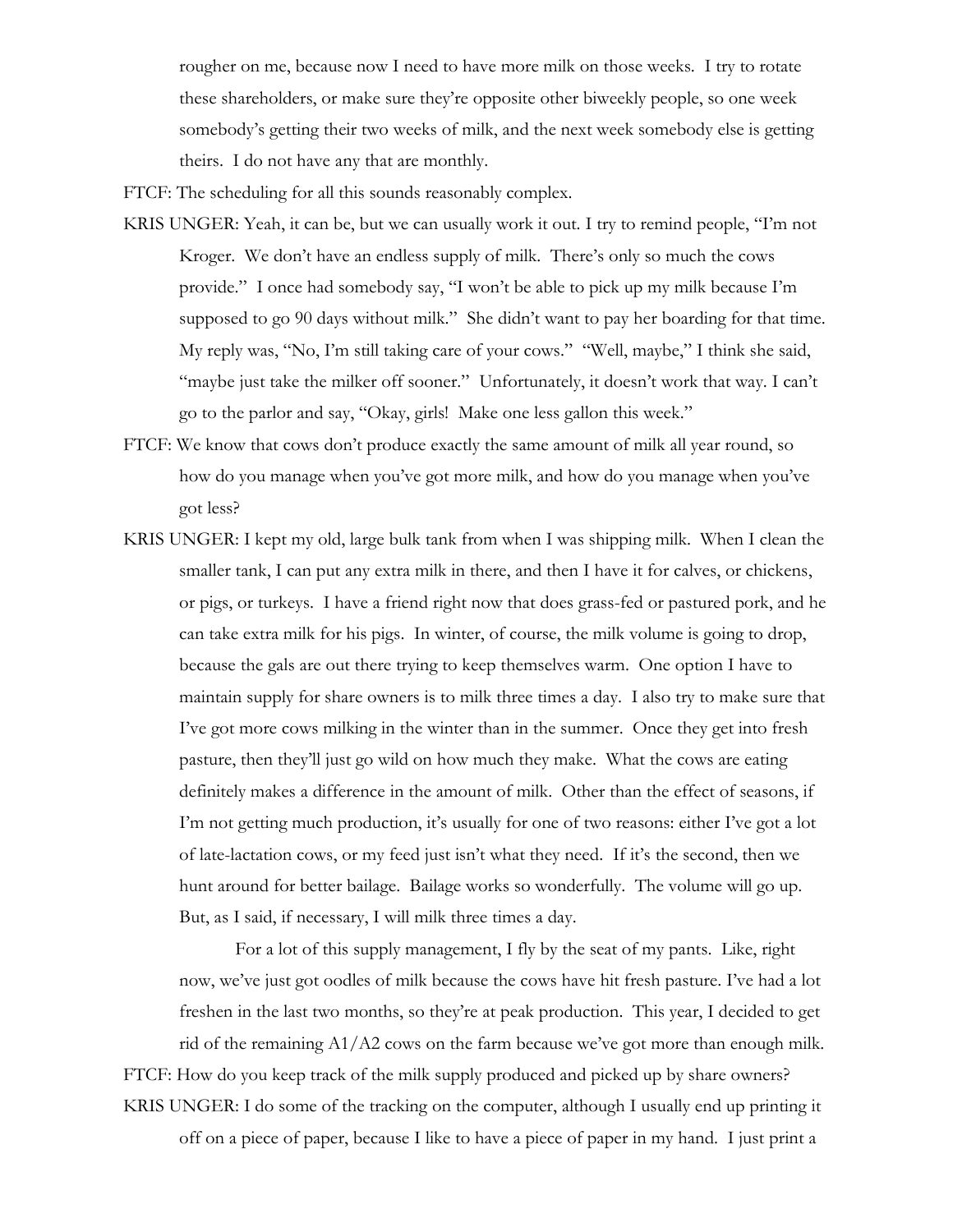page for each day of the week, with the names of all the people that are supposed to come that day and how many gallons they get. I have a sign-in sheet in the barn where share owners write in their name and how many gallons they're picking up today, as well as noting if they're buying bottles or caps. At the end of the day, I take those sheets in the house and go through my day sheet of who's supposed to be there, and just circle that they were here. If they paid their boarding, I write down the date that they paid it. So, all of my payments from shareholders are on that one sheet. I can look at the whole year and see that everybody's made all their boarding payments or if they're getting behind.

FTCF: Do you have a conversation with the shareholders when they first start?

KRIS UNGER: Yes. When they first come, I set a date and a time to meet with them. They're here probably at least an hour. I go over the contract with them, to make sure they understand every bit of it. If I have any questions, I ask them. And there are basic things that I tell them, like: the milk is for their personal use only. And I always ask them; if *ever* you get an intestinal infection, whether you think it's the milk or not, call me. I tell them this for two reasons. One, I can send a milk sample from the bulk tank to the lab right away to make sure we *don't* have a problem here. Two, I can immediately touch base with everybody else that picks up on that same day and see if anyone else is having any problems. If we see others are sick or the testing indicates a problem, then we can start immediately getting focused on finding and correcting the problem. If word of their illness gets to the health department and they contact the person, they will probably ask: "Do you drink raw milk?" I do not ever expect shareholders to lie to the authorities. I don't ask them to do that in any way, shape, or form.

FTCF: On an on-going basis, how do you communicate with shareholders?

KRIS UNGER: Oh, I do spend a lot of time with them, when they come with the contract. We spend at least an hour, chit-chatting and getting to know each other, and I show them the barn, what we do. We walk through the whole process and talk about any questions. After that, I like seeing my people. One reason I like not delivering is that I feel people should have a connection with their farm and their animals. They *own* those animals. They ought to know how they're being raised and be able to see them if they want. I also like knowing my people. I learn from them, and I'm able to pass stuff on. It's amazing how many times they tell me something health-wise, or something's going on, and I'll be darned, three days later, somebody else needs that information. And I just feel God's got His hand in here. Doing cowshares does take a lot of time, at least the way I do it. I know a lot of people just run it as a business. I like to know my people. I enjoy my time with them, and I think they do with me.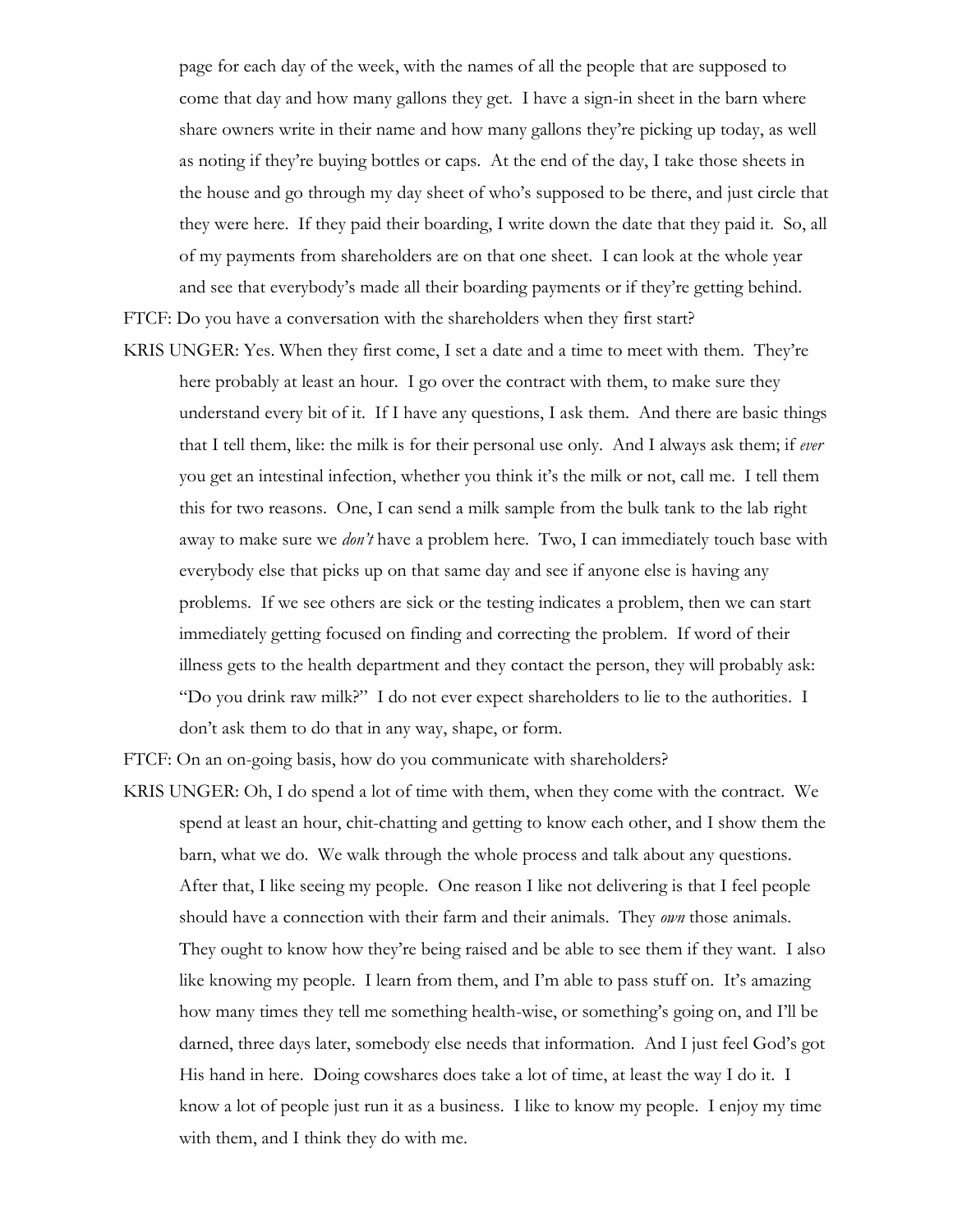FTCF: Do you ever turn away somebody that wants to get your milk?

KRIS UNGER: Not really. Most people who come here already know about the benefits of fresh, whole milk.

FTCF: How do you handle losing and gaining shares?

KRIS UNGER: In the contract, it states that when you don't want to obtain fresh unprocessed milk anymore, you need to sell your ownership of your animal. And I try to remind people, "It's like owning a horse, and you're boarding it. When you don't want to ride it anymore, you don't just leave it there. You pay the boarding until you've sold it, and it's the same thing with the cows you own. One way is they just put a note up in the milk room. They just put their name on it, their phone number, how many shares they have for sale, and what price they want for them. They post that up on the board, so that if somebody wants a new share or wants to expand, we look there first. When I have new people coming in, if there's some of these hanging up there, and the departing family have given me the price they want for it, I can sell it to the new folks. And then I just let that family know, "Your share's been sold; your money's here." When people are willing to put their shares up for free, or they're passing them on as a blessing, those shares disappear very quickly. My contract does state that if they haven't paid their boarding for 90 days, then they lose their ownership. They're not going to get their ownership money back, and their contract is terminated.

FTCF: Typically, how do owners pay their boarding fee?

KRIS UNGER: It's check or cash. I'd say two thirds pay in the milk room, and we do everything on the honor system. I trust that they're taking the right amount of milk; they gotta trust that I'm doing the cows the way I say I am. They make their own change if they're paying cash. There is a lock box to put the bigger bills and checks in. Others have their bank just send me the check in the mail, like a monthly bill that the check just arrives, which is kind of fun. Some people pay monthly. Some will pay three months, six months, or the whole year in advance, which is nice. If they pay in January or February, it is nice to have that extra because that's when I'm having to buy hay.

FTCF: Let's go back to the herd. How many do you have currently?

KRIS UNGER: Right now, we're milking 23, and there's got to be at least six that are dry. I started out with Jerseys. Then we got some Milking Shorthorns from a friend. And then we ended up using his bull for a little while, so we had Milking Shorthorn/Jersey crosses.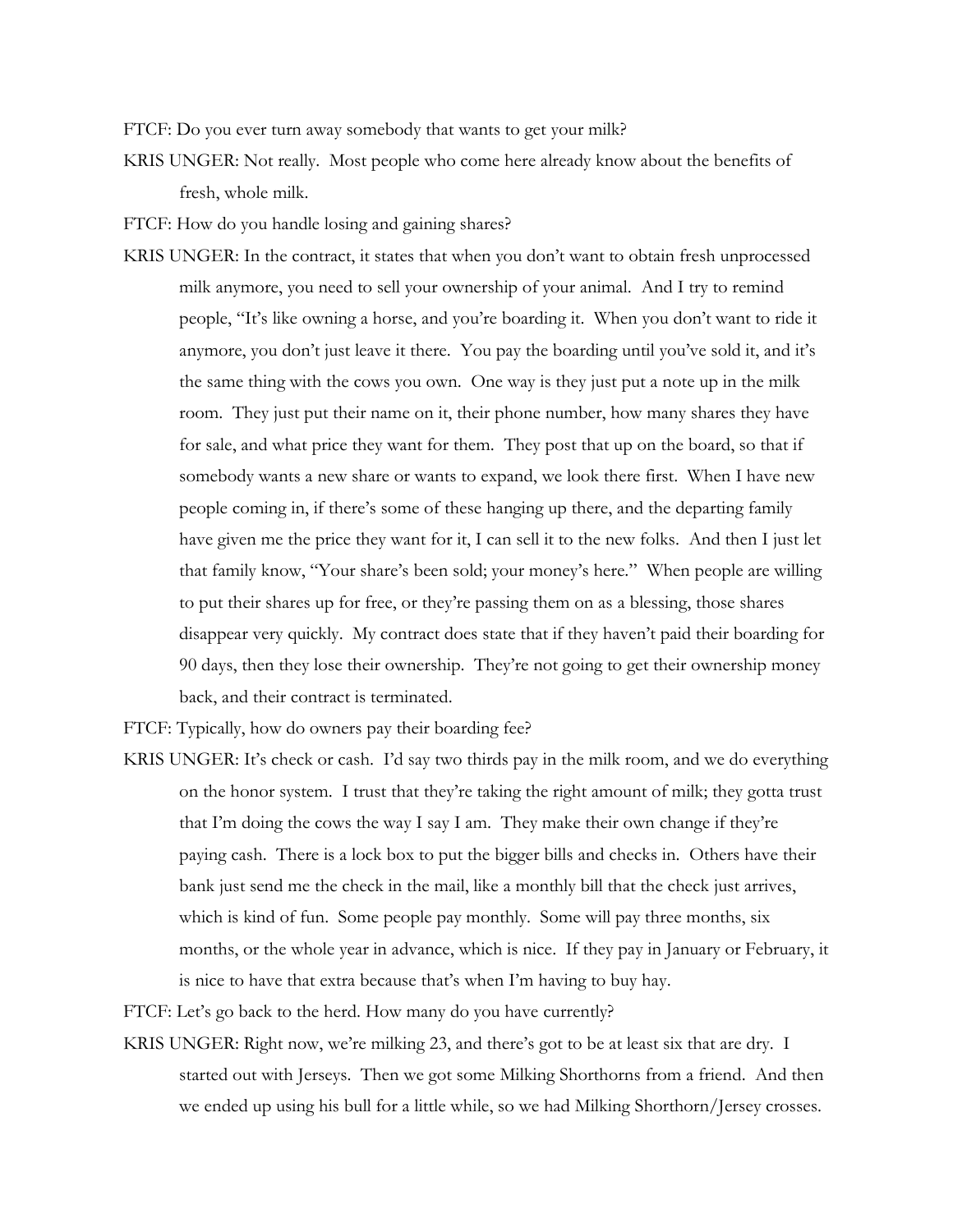Then somebody gave us a Dutch Belt, so we got that into the herd. I've stuck pretty much with the Jersey bulls for years.



When we decided to go with the A2/A2 milk, the only bull I could find was a Guernsey bull, so we ended up with him. So now we have Jersey/Guernsey crosses, Jersey/Shorthorn crosses, Shorthorn/Guernsey crosses, and Dutch Belt, so we have a bunch of mutts. I do have a few purebreds, but the herd is mostly crossbreeds.

FTCF: Do you try to keep a closed herd?

KRIS UNGER: Yes. I find buying somebody else's animal usually doesn't work. One time I bought; I think it was two cows from some place that was a confinement farm. Those two cows had no clue what a pasture was. I'd send them out to pasture where there's beautiful grass, and they'd just find their way back to the barn. I finally had to lock them in the pasture, and for three days they just stood there and cried, bellowed, and everything, until they finally figured out: "Look down between your feet." And then they did okay.

When I've bought cows from confinement farms, I also find the body form is quite different if you looked from their back end, it's just a straight—there's no barrel to them. With my girls, I always want to make the joke that they are saying, "Does MY butt make my stomach look big?" I have read that animals do best if they live within fifty miles of where they were born. So, if I'm buying something from quite a distance, I reason that it's not going to work as well.

I just like my girls. I know what they're doing, and I know their background. I've handled them. They know what hot wires are. They know how to move between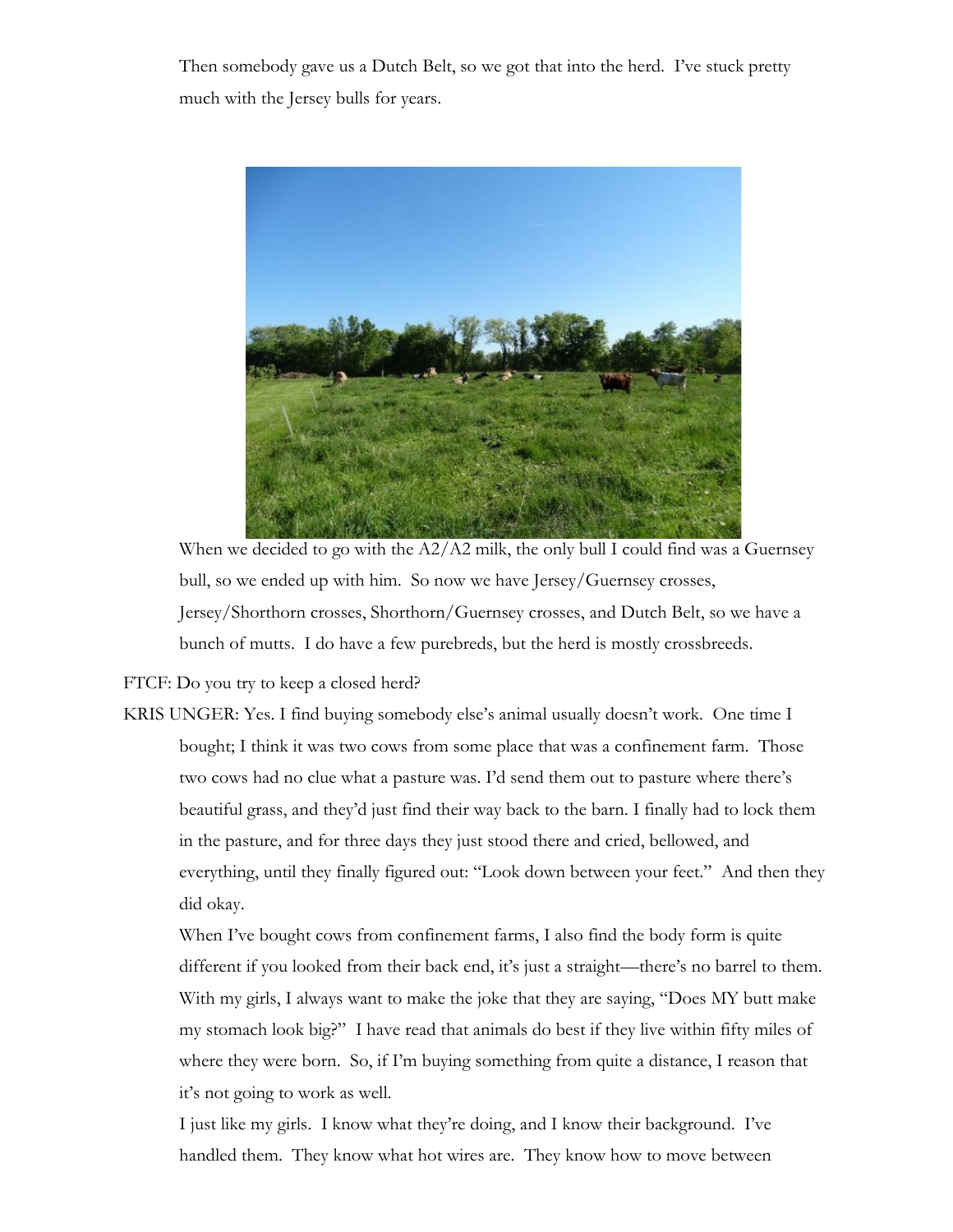pastures. Somebody else's, that's never been out in pasture, they don't know what they're doing. Cows from confinement operations can't handle the heat; they can't handle the winter.

- FTCF: You think a lot about the breed of the cows and how you're doing it. You're spending a lot more time, certainly than a conventional dairy farmer would. What's your goal? What are you aiming for, and how do you get there?
- KRIS UNGER: I don't care what she looks like as long as she's got some good feet, so she can walk through the pastures and she stays healthy. Our biggest health problems are some milk fevers and some hoof-rot—which I've learned to take care of, so I don't call the vet for that. I don't call them for milk fever anymore either. Once in a while, I have had some help pulling a calf, but other than that, I just leave them alone. They're outside, eating the way they're supposed to, in the sunshine, and eating good pasture—just leave them alone. Let the cow do what she's supposed to be doing

FTCF: What are the age ranges in the herd?

- KRIS UNGER: I usually don't have many freshen at two years old. I go more by size, rather than age before I'd put them with the bull. I don't supplement those girls with anything. In the winter they're getting hay, their free-choice minerals; summer they're on grass. I'm assuming some farmers push their cows a lot harder with other food, to get them to grow faster. I don't, so a lot of mine are a year and a half old, maybe two, even, before the bull gets to them. So, cows in the milk barn are probably anywhere from two and a half to---I think my two oldest are fourteen. Probably half of them are six years old and under, and the rest are six and over.
- FTCF: You seem happy with the size of the herd right now, so the overall management of the operation is about right?

KRIS UNGER: Now that we've achieved 100% A2/A2, we're about right.

FTCF: What is your current feeling about Dairy Delight?

KRIS UNGER: I love it! If I had to ship milk, I wouldn't do it. I'm not going to spend time making this great milk and then have it destroyed with pasteurizing. The people are great; the hours are wonderful. I don't know many dairy people that get hugs and kisses every week and appreciation and "Thank you for what you're doing." People are great. And the cows are wonderful. I can't think of a better animal to work with. They're a delight. They eat a bunch of grass and turn it into fantastic milk. They're easygoing, and again there's enough dairy animals that if there's one that doesn't work out, then, "Adios. You're out of here." I do have a talk with a few: "You're acting like a beef animal, and we eat beef. Keep behaving like that and you're eaten." And they usually shape up after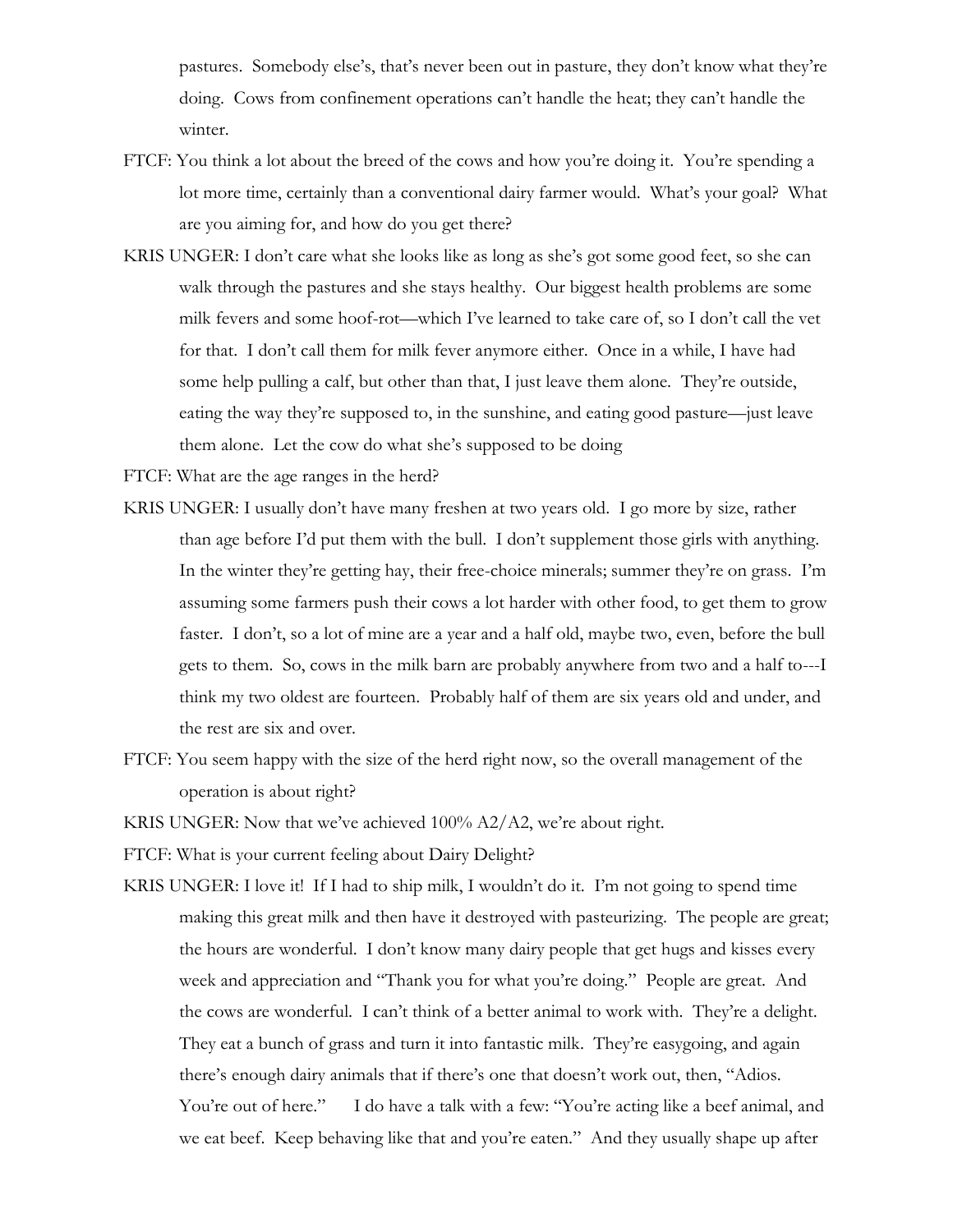that; it's quite amazing. They understand a lot more than what you'd think. I don't know that they know their names, but sometimes you think they do. They're just enjoyable year-round, and what a great life. I can walk across the driveway to work. I get to walk outside and see nature all the time. I get to see births, animals that behave properly. I'm home. I got to raise my kids in this environment. It's nice seeing people that bring their kids along, and they're just so tickled pink to see calves or cows, and, you know, little kids, half the time, their first words are "moo" instead of "mom." It's just totally enjoyable.

I can't imagine giving it up. My husband keeps wanting me to; he says, "You need to be retiring. You can't be doing this forever." But it'll be quite a while longer; I can't look at 250 families and tell them, "Tough luck. Go find your milk somewhere else." Because I don't think they're going to find it. At least not what I consider is best. I don't know all the other cowshare farmers, so I really shouldn't be talking out of not knowing. But I don't know of many others that want to keep what I think is pure—it's grass. A lot view it as a business, and I can understand that way of thinking. I show appreciation to the cows; I do tell each and every one of them, as they're leaving the barn, "Thank you for what you do. We appreciate you. Have a great night. Go eat some grass, and God watch over you."

FTCF: How far away do people travel to get their shares at Dairy Delight?

KRIS UNGER: The closest I have is down on the corner. She's what, a mile away, so she's very

fortunate. And the furthest is probably a good hour and a half drive both ways. We've got people from: DeWitt, Mason, Jackson, Ann Arbor, Ypsilanti, all kinds of suburbs in Detroit, Clausen, Flushing, Flint, Fenton, Clarkston, and Clarksville.

Fortunately, a lot of families set up car-pool groups. Personally, I like to see groups of about four people/families, because that gets each family here once a month. In some car pools each family's cooler with milk goes back to a central location and then they go there to pick up their cooler. Some of them live close enough that the night before, they do texting between each other or e-mailing; take your



bottles over to the person that's going to be picking up the milk that week. Then when the pick-up person gets back home, they call the others and say, "Your milk's here."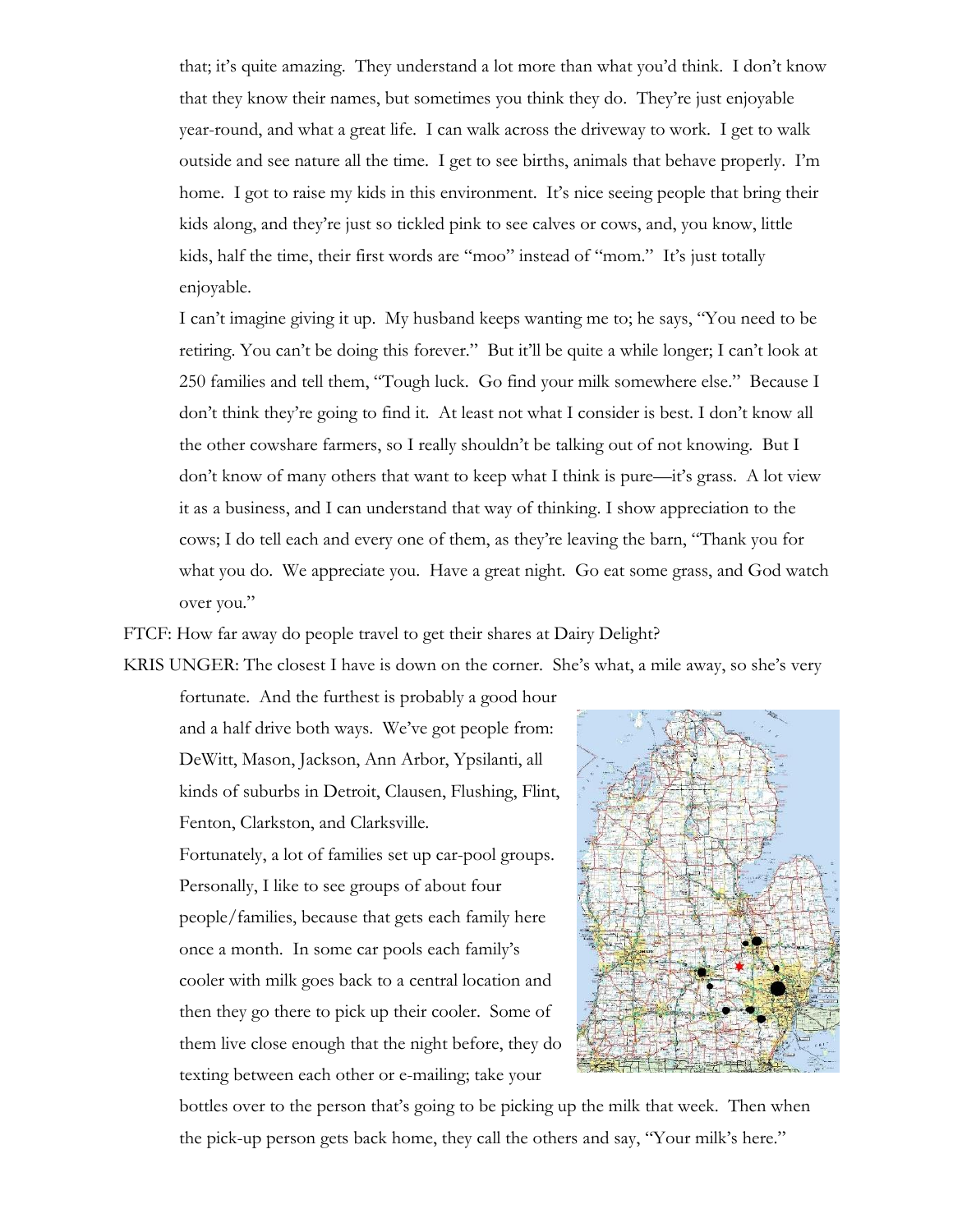Some are close enough that they actually go to each person's house, pick up bottles and

coolers; come to the dairy get their milk; and drop them back off at each family's homes.

It is longer on that day for the drivers, but the rest of the time, it's delivered to your door. FTCF: What kind of complaints have people had about their milk?

KRIS UNGER: Once in a while, not very often, people call and say their milk is not lasting as long as it usually does. I'll double-check at this end, and make sure that my bulk tank temperature's right, that the equipment's clean. I'll check with other people that pick up on that day to see if they have a problem with their milk. So far, I've never found a problem at *my* end. I'm not saying that it can't be here. As an example, I had two people calling, picked up milk on the same day, the same day my sister picks up. And her milk was fine. Well, I suggested that they put a thermometer in their refrigerator, and it turned out that one of their refrigerators was sitting at 54 degrees F. And the other person didn't know until this happened that when they shut the door on their refrigerator, the two 40-watt light bulbs inside were not turning off as they should.

The most frequent complaint is when we switch from hay to grass because there's a real taste change. I try to remember to put a sign out, just to remind folks that it's going to change. I think it was last year, I forgot to put up the notice and I did get about five phone calls that week. They were cute, they said things like, "I just want you to know, I think there's something a little off with that last tank of milk." Somebody else, when I mentioned the switch to pasture, she goes, "Oh, I thought it was just because I was pregnant." The kids seem to notice the difference the most, from hay to grass, and they say that the milk tastes like the cows smell. So, what some of the moms have done is give them a straw, so their nose isn't over the glass. Once there was a significant taste change—like the milk was sour. What I finally figured out was that there was a lot of lamb's quarter in the pasture. I moved the cows to a different pasture, and the milk cleared up.

FTCF: How long have you been doing Dairy Delight? Any thoughts about transition? KRIS UNGER: We're now in our 16 th year, and it's been great. We have established a reliable service, and there are reliable families that depend on our operation to supply them with their fresh unprocessed milk. However, I know this cannot keep on forever. Whether I retire, or something happens, somebody else has got to be able to take it over. And I know there are people out there that want to operate a dairy. But it is really difficult to start from scratch. No way most could afford to get in it now, much less ship milk and make nothing for it. I know there has got to be someone that would love to do what we're doing at Dairy Delight. It wouldn't really cost them anything to get in, except to